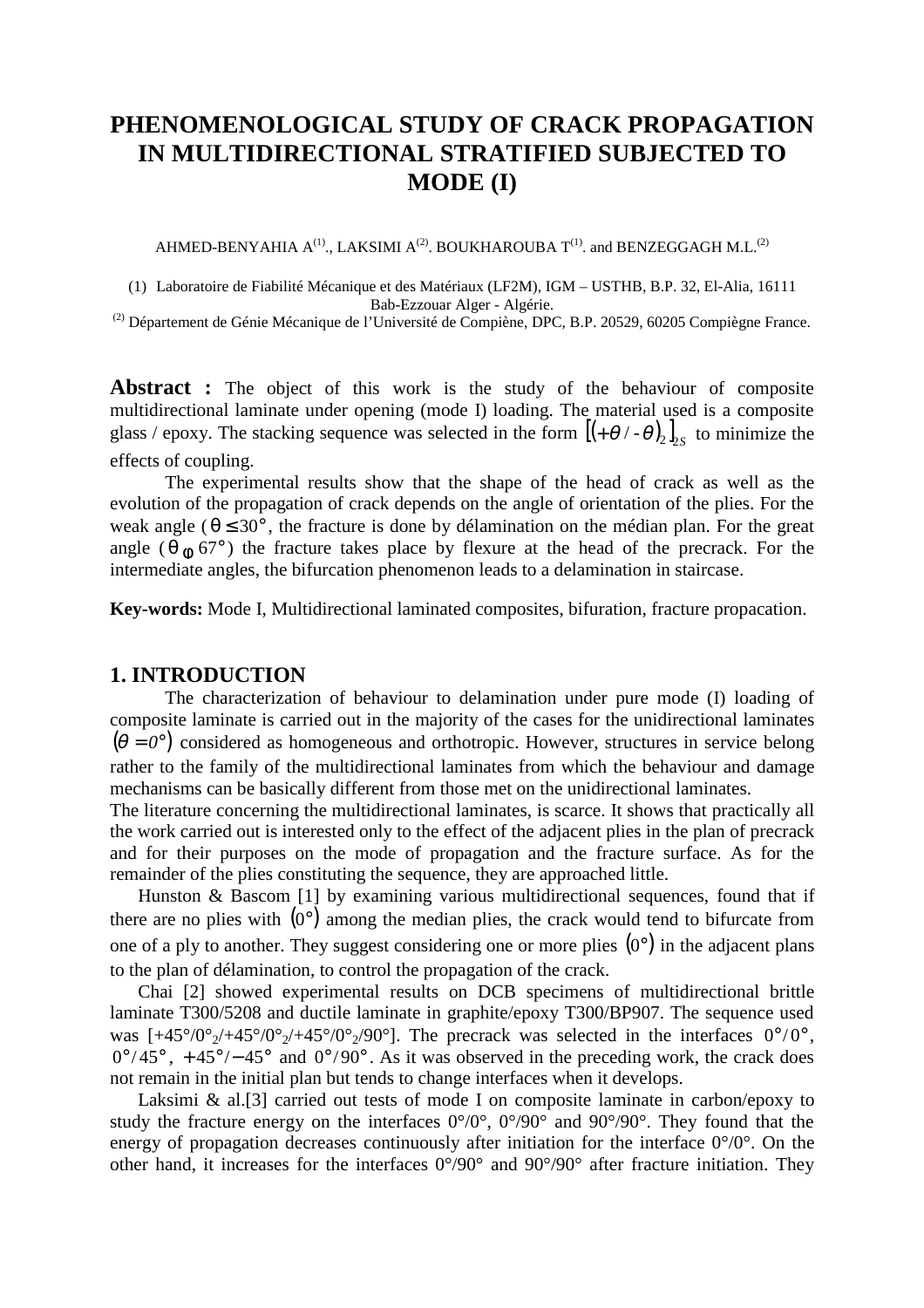concluded that the plies 90° make obstacles to the propagation of delamination by obliging it to be divided into two plans of cracking around the ply 90°

An experimental methodology was applied to the different staking sequences. It allows the identification of the starting cracks as well as it permits to follow the evolution of the crack propagation. This methodology consists of :

- ♦ using D.C.B. specimen instrumented with strain gauges and a sensor acoustic emission,
- ♦ testing the same specimen in several steps, for each staking sequence,
- ♦ following each loading step with microscopic observations in order to identify the generated damages.

It should be noted that, if arms of the specimen after the unload are not maintained open, the microscopic cracks can be closed and becom difficult to detect even under the microscope. Thus, to avoid that, a small plastic wedge low thickness is introduced between the arms of the specimen before reducing the load to zero.

### **2- MATERIAL and EXPERIMENTAL CONDITIONS**

### **2-1- Material**

The material used in this study is a glass E/resin composite (Vicotex M10) moulded in an autoclave (1H with 120°, empties 0.85bars, pressure 3bars). The elementary plies are almost uni-directional (5% fiber in the perpendicular direction). The mechanical characteristics of the unidirectional laminate are summarised in table 1. The tseted laminates are draped from preimpregnated plies in a multidirectional manner. The stacking sequence was selected in the forme  $[(+\theta/-\theta)_2]_{\text{S}}$  with four different configurations :  $\theta = 15^\circ$ , 30°, 45° and 60°. The final fiber volume content was approximately 52%. The specimens used are DCB type, cut out in a plate thickness equal to 5mm containing 16 plies. A precrack (Teflon) is inserted into mid thickness as indicated on figure (1).

| $E_{XX}$ (GPa) | $E_{yy}$ (GPa)   | $G_{xy}$ (GPa) | $v_{xy}$         |
|----------------|------------------|----------------|------------------|
| $44,11\pm3,22$ | $17,98 \pm 1,67$ | $6,16\pm0.24$  | $ 0,267\pm0,005$ |

*Table I: Mechanical charactéristics of the unidirectiona laminatel.*



*Figure 1: Specimen DCB instrumented*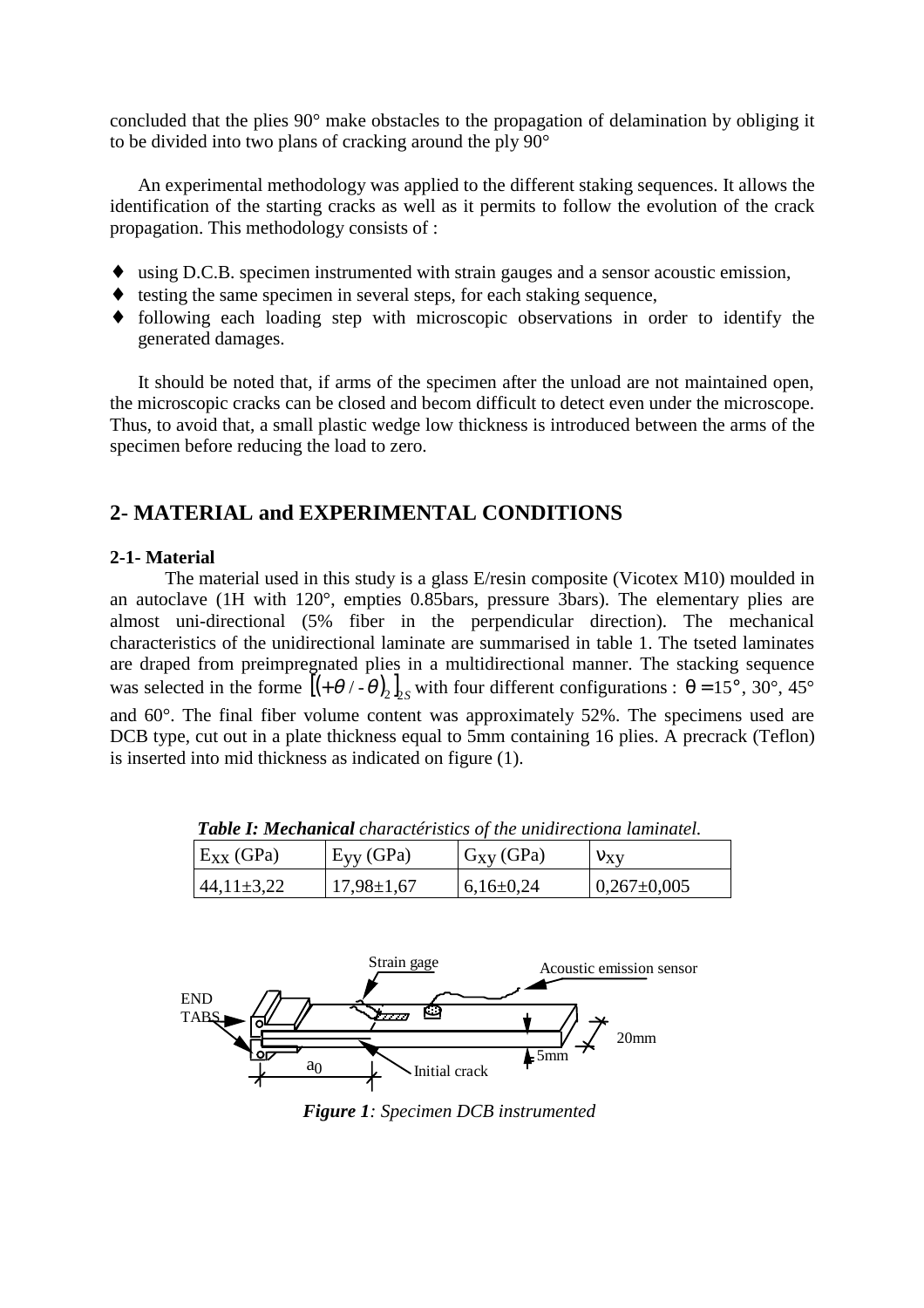#### **2-2- Instrumentation of the specimens**

A 5mm strain gauge and sensor of acoustic emission were instumented in each specimen (figure 1). The sensor used is a broad frequency hand from 20KHz to 1 MHz. The specimens were loaded in displacement control at a constant rate of 2mm/mn.

## **3- STUDY OF THE DELAMINATION PHENOMENA**

#### **3-1-Phase of crack initiation**

In the literature, among the methods most used to detect the starting of delaminations, in addition to the visual observation, one recommends the method of compliance and especially the sound emission. The standards Structural ESIS(european Integrity Society) and JIS (japanese industrial Standard Group) recommend the value which corresponds to a change of compliance of 5%, while standard ASTM requires the determination of three values NL (not of non-linearity on the curve of load/displacement), 5% (compliance of the elastic phase +5%) and visual (initiation visually located).

In the present study, an experimental methodology applied to the various sequences of stratification made it possible to choose the point NL which corresponds to the beginning of the acoustic emission and a change of the curve of deformation. That consists in loading a specmen of each type of stratification until the starting of the sound emission, then to introduce a smoall plastic wedge low thickness between the arms of the specimen before reducing the load to zero and observing the specimen, on the sides, under the scanning elctronique microscopy (SEM) to confirm or cancel of an unspecified damage. The results of these tests show that all the specimens tested up to point NL present a starting of cracking on the two sides. The crack starting occurs in the median plane. These results show that the crack starting is made in the same manner for all the staking sequences. The example of the sequence  $\pm 45^{\circ}$  is illustrated by the curves of the figure (2) to which the photographs of figure (3) correspond.

It should be noted that in addition to the phenomenologic study, was carried out to the calculation of the critical energy release rate  $G_{Ic}$  on the basis of theory of IRWIN-KIES [5] by applying the method of experimental compliance. The results show that the orientation of angle  $\theta$  have no influence on the critical energy release rate  $(G_{Ic} \approx 185/m^2)$ . This is explained by the fact why starting occurs in the resin at the head of precrack.



*Figure 2: curve of load and cumul (AE) vs the displacement of the séquence [(+45°/-45°)2s]s loaded in mode I up to point NL.*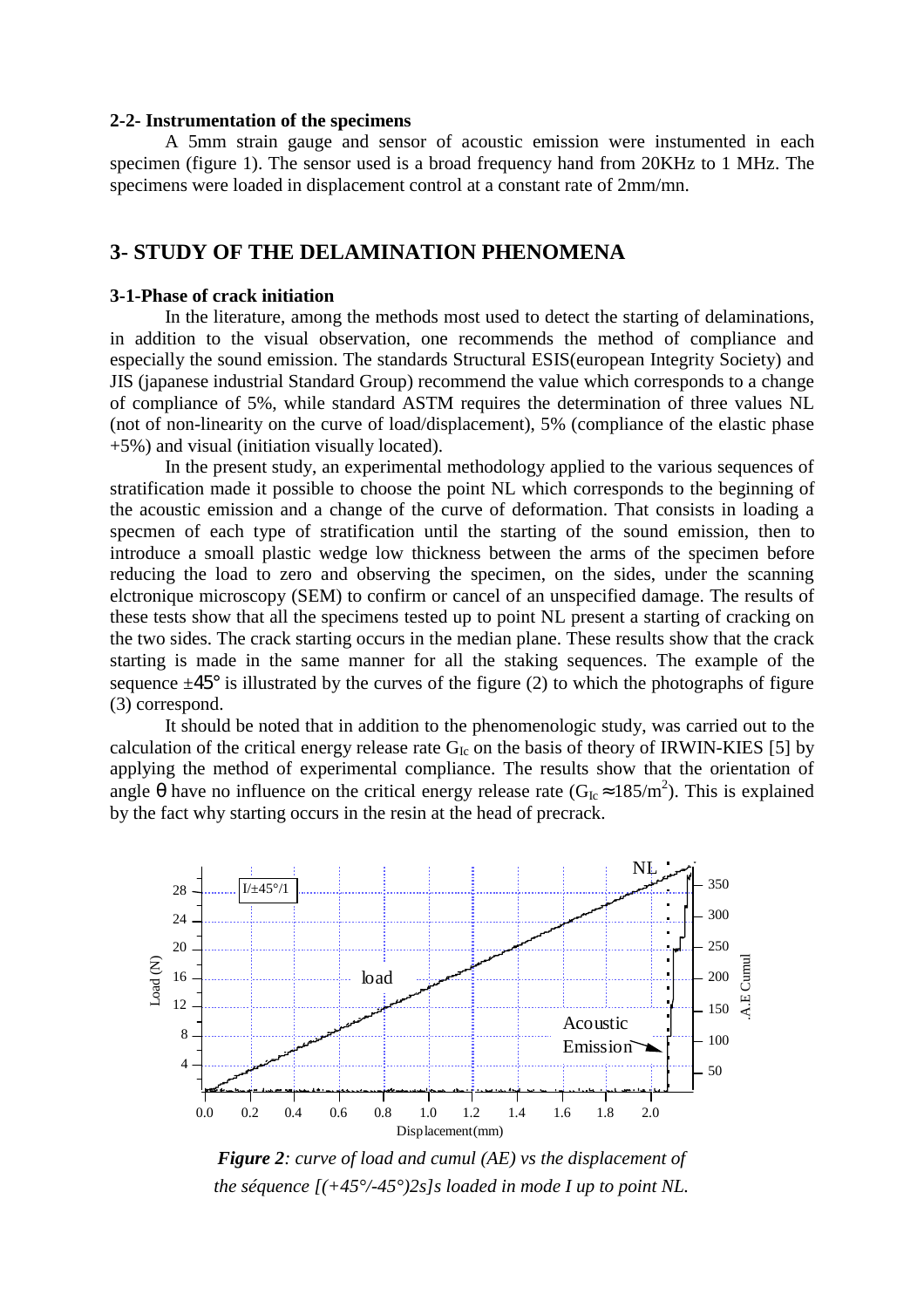

*Figure.3: crack starting (left side)*

### **3-2- Phase of propagation**

If the starting of delamination, such as it has been just noted in paragraph (2-2), does not depend on the sequence of stratification, can one then expect such a report in the case of the propagation? To this end, experimental methodology quoted above will be continued for the specimen already tested in the phase of crack initiation.

The results of these tests show that, for all the staking sequences. The crack initiation occurs in the median plane on the left side before the right side (figure 4). Thereafter, the right side in starts to fissure in its median plane but this crack is very quickly arrested. Another crack occurs upstream head of the precrack and crosses one of the two adjacent plies in the normal plan of delamination (figure 5), and continuous to be propagated with a ply of the median plane in the case of the sequences  $\pm 45^{\circ}$  and  $\pm 60^{\circ}$  (figure 6). For the sequences  $\pm 15^{\circ}$ and  $\pm 30^{\circ}$ , the crack returns quickly in the median plane where it continues its propagation (figure 7). In the case of the  $\pm 15^{\circ}$  and  $\pm 30^{\circ}$ , the continuation of the propagation is done almost in the median plane by alternation between the two adjacent plies. However, it should be noted that, in the case of the  $\pm 30^{\circ}$ , the crack passes around a bundle of fibres before returning in the median plane. On the other hand, in the case of the  $\pm 45^{\circ}$  and  $\pm 60^{\circ}$ , the propagation is done in a complex way. Indeed, in this case there are no more only one plan of delamination but two. The first, located in the median plane, attenuates gradually and ends after a propagation  $d_1 = Bctg\theta$  (figure 8). The second, located at a ply of the median plane, widens gradually to occupy all the width of the specimen after a propagation  $d_1$ . It should be noted that at the time when the propagation reache  $d_1$  the load has a very significant diminution at point B (figures 9, 10). Beyond the propagated distance  $d_1$ , delamination continues to advance with a ply of the median plane, i.e. with two arms different thicknesses: one with seven plies and the other nine plies. After a distance  $d_2$  (figure 8), it appears a new crack bifurcation of a ply in the arm with 7 plies on the left side, and a diminution of load less significant than at the end of  $d_1$ . There are thus again two plans of delamination: the first with a ply of the median plane and the second with two plies.

The distance  $d_1$  (figure 8) represents the distance at the end of which the crack passes completely to a ply of the median plane. It depends only on the angle  $\theta$  and the width B of the specimen:  $d1=B.ctg\theta$ . On the other hand, the distance  $d_2$  of same figure (figure 8) depends on the geometrical and mechanical parameters of the laminate, namely,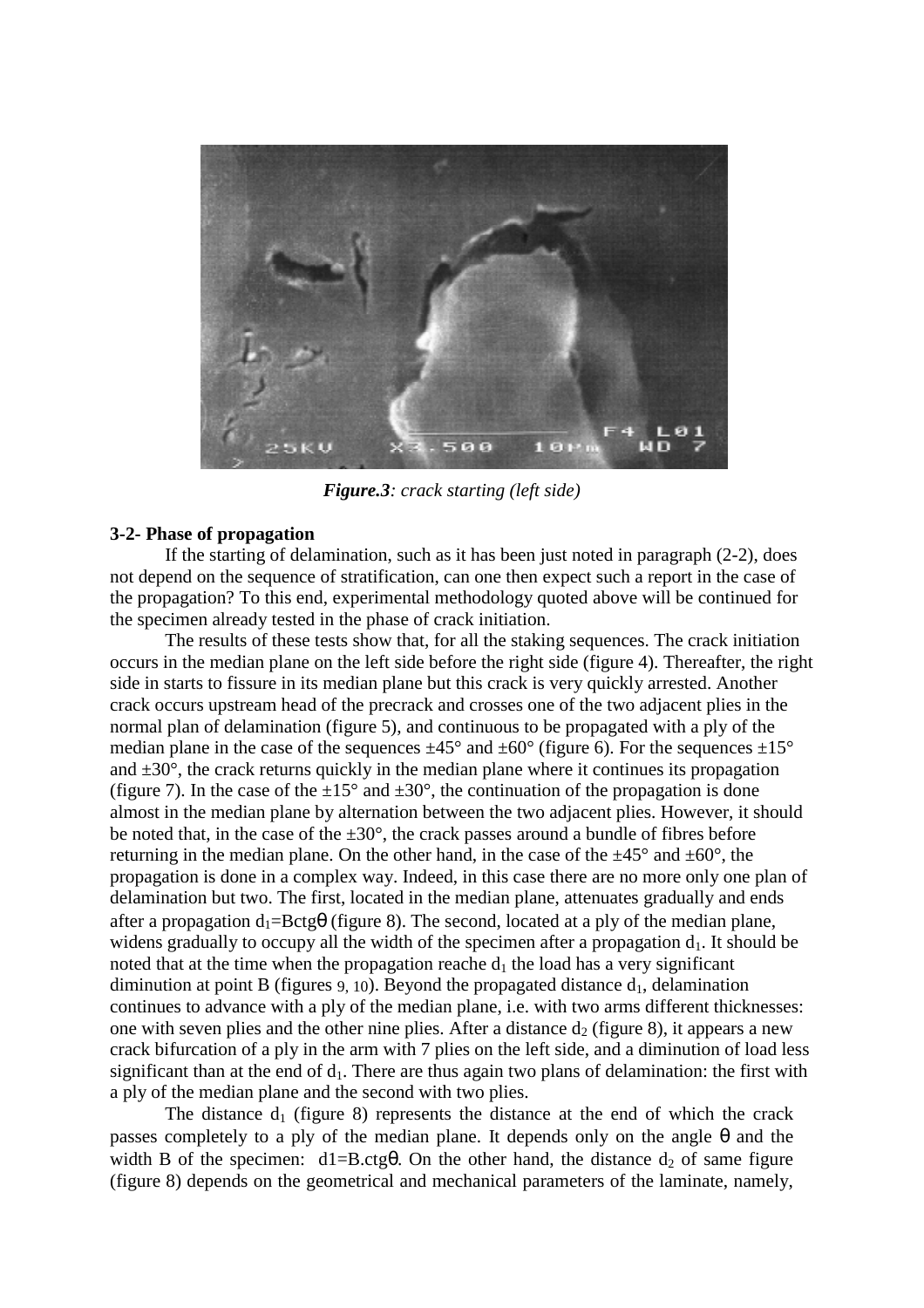the width of the specimen, the length of the precrack, the thickness of the arms, and the stifness of material. Finally, for the  $\pm 45^{\circ}$  and  $\pm 60^{\circ}$  the total propagation of delamination is done in the form of staircase. A Shematic modeling of the propagation of crack in the multidirectional laminates  $\pm \theta$  loaded in mode I is illustrated by the figure 8. This delamination associated with bifurcations continues to be propagated to succeed, at the end of some bifurcations, with a transverse rupture occurring brutally by inflection at the head of crack.

Just as for the phase of initiation, was carried out to the calculation of the energy of rupture in propagation. The found results show that energy in propagation depends on the nature of stratification, on the width of the specimen and on the length of crack propaged.



*a) left side a) b) right side*

*Figure 4: delay of beginning of propagation on the right side compared to the side left*



*Figure 5: appearance of a bifurcation of crack on the right side*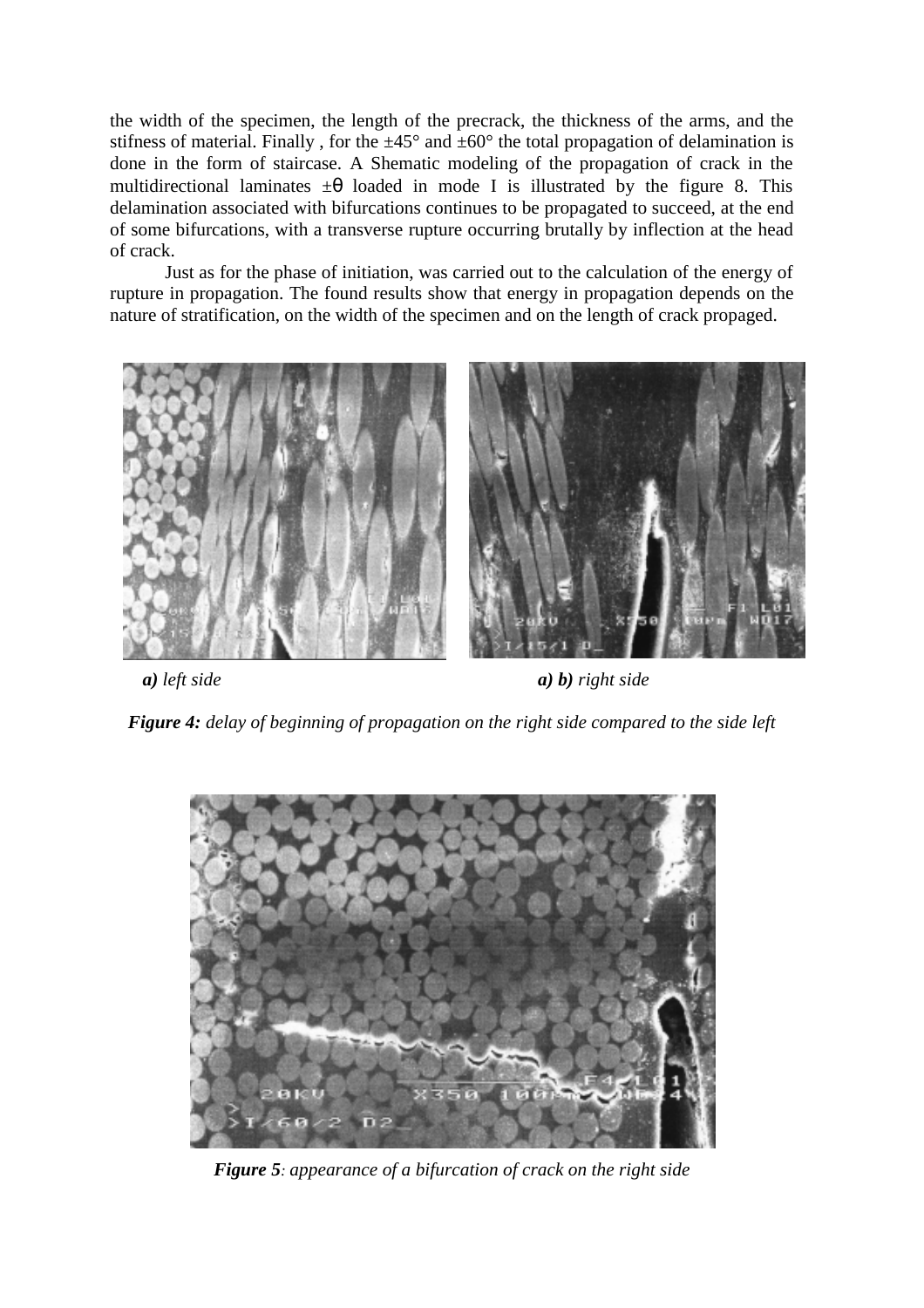



*Figure 6: for the ±45° and ±60° the crack is propagated with ply of the median plane on the right side*

*Figure 7: return towards the median plane of the crack after bifurcationfor the ±15° and ±30°*



*Figure 8: fracture scheme of laminate with*  $33.5^{\circ} < \theta < 67.5^{\circ}$ :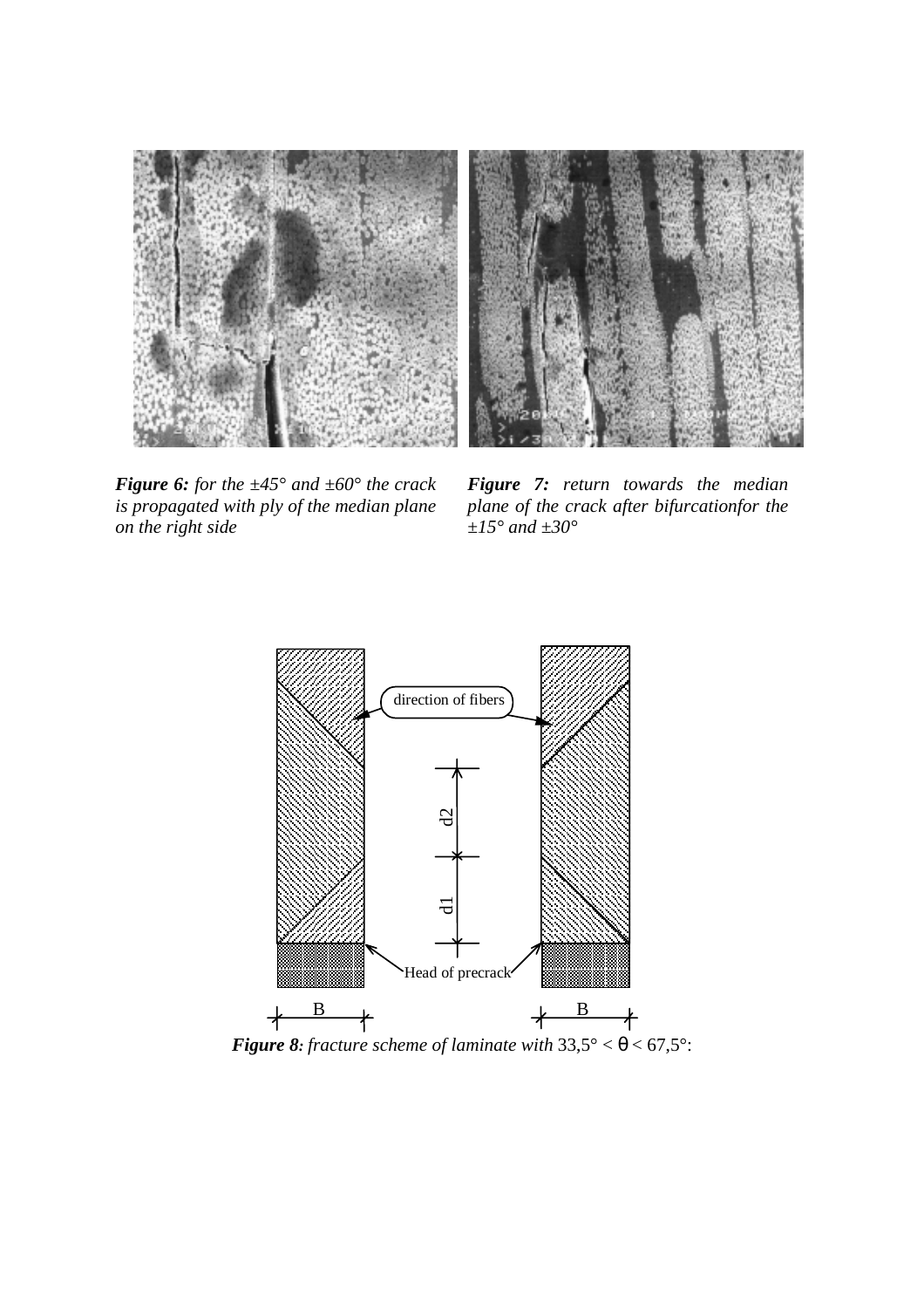

*Figure 9:. brutal diminution in the load (point B on the load diagram)*



*Figure 10: photograph on the left side of the specimen corresponding to the loading in figure 9*

## **4 – DISCUSSION and CONCLUSIONS**

The present study underlined two modes of rupture: a delamination in the median plane for the angles  $\pm 15^{\circ}$  and  $\pm 30^{\circ}$ ; and a rupture illustrated by figure (III-22) for the angles  $\pm 45^{\circ}$ and  $\pm 60^\circ$  (delamination in staircases). The exploitation of Think-composite software (TSAI) for material of this study loaded in inflection, reveals that the rupture of the first ply in a  $\pm\theta$  passes from the ply more tended for a  $\theta = 33.5^{\circ}$  towards the ply more compressed for a  $\theta$ <33,5°. This makes it possible to think that in fact, for the